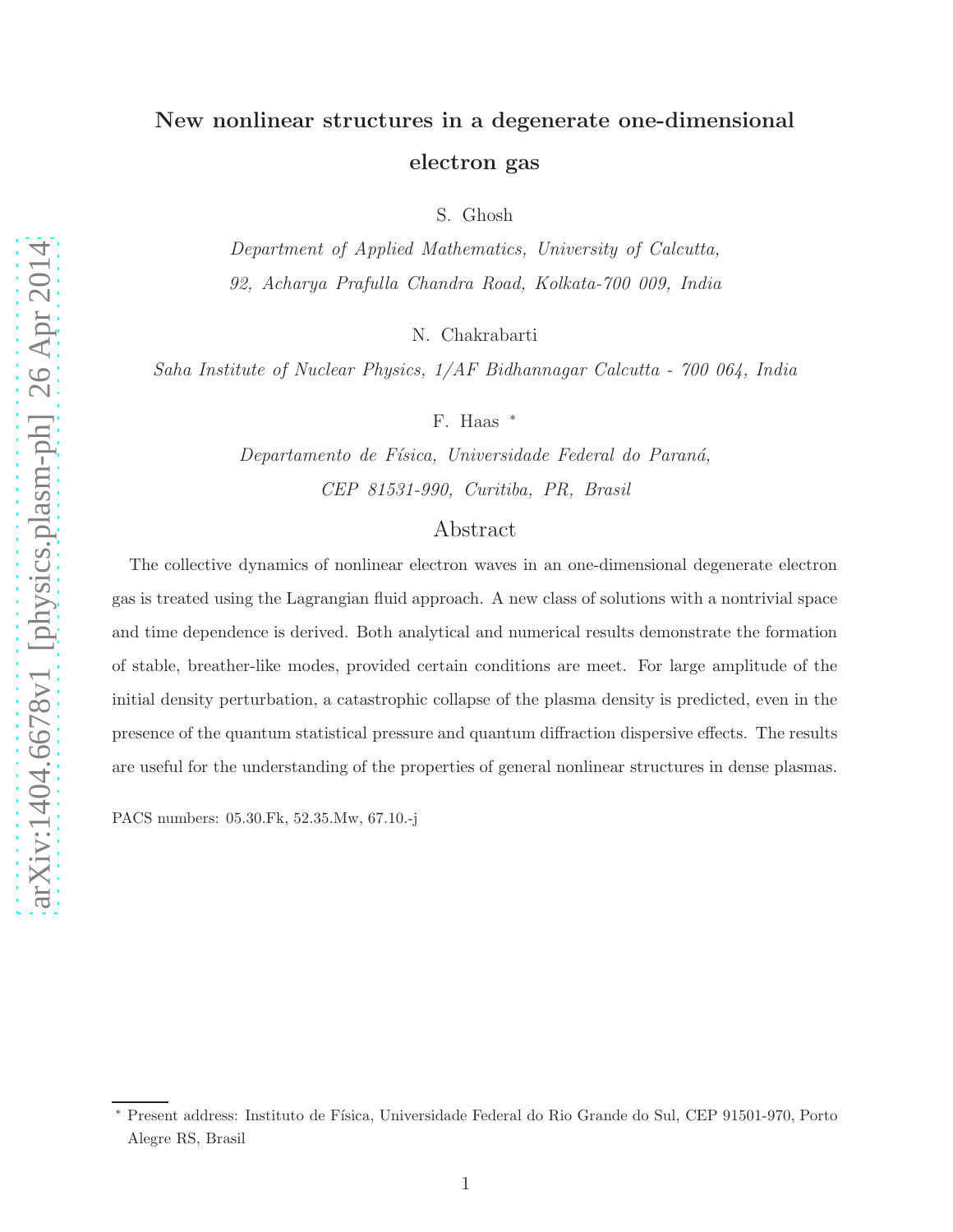## I. INTRODUCTION

The collective dynamics of electrons in one-dimensional (1D) nanostructures opens up many new interesting avenues for research because of its application in modern nanotechnology [\[1,](#page-9-0) [2\]](#page-9-1). A 1D geometry can be created from a two-dimensional electron gas at a cleaved or gated heterojunction [\[3,](#page-9-2) [4](#page-9-3)]. The dynamics is qualitatively different when the charge carriers are confined in 1D channels or wires, because then the electrostatic interaction is stronger than in higher dimensions. In fact, new collective excitations arises in 1D. This is the case e.g. for plasmons in pyroelectric-semiconductor composites [\[5\]](#page-9-4). The response of electrons confined to one-degree of freedom exhibits exotic phenomena like spin-charge separation and the emergence of correlated-electron insulators [\[6](#page-9-5), [7](#page-9-6)]. The spin-charge separation phenomenon supports electron charge density and spin density waves. In a different context, nowadays we have an increasing ability to control plasma-fabricated metal-based nanostructures into 1D plasmonic devices [\[8](#page-9-7)]. The consideration of quantum effects in such ultra-small systems is becoming increasingly unavoidable. In addition, the target normal sheath acceleration [\[9](#page-9-8)] arising from high intensity laser-matter interaction gives an example of dense 1D plasmas, specially with the development of coherent brilliant X-ray radiation sources [\[10\]](#page-9-9). However, the associated self-consistent electronic states are highly nonlinear in nature [\[11,](#page-9-10) [12\]](#page-10-0). Therefore, the sensible analytic modeling of strongly localized structures at nanoscale is of considerable interest.

In a multi-dimensional electron gas, numerical simulations predict solitonic structures, when the electron wave packet interacts with the metal surface. These stable structures are formed due to the balance between the electron density-metal surface interactions induced nonlinearity and the wave dispersion [\[13\]](#page-10-1). Periodic nonlinear structures appear in magnetized quantum plasmas too [\[14](#page-10-2)].

In this Letter, we present for the first time a nonlinear quasi-collapsing analytical solution in the realm of 1D electron waves described by a quantum hydrodynamic model. The electron density can become singular at a finite time due to the strong effectiveness of the Coulomb interaction in 1D. Therefore, under certain circumstances to be specified later, the Fermi pressure and tunneling effects are shown to be unable to prevent the electron density collapsing. For definiteness, the focus will be in metallic nanostructures, although the results apply to a much broader class of systems.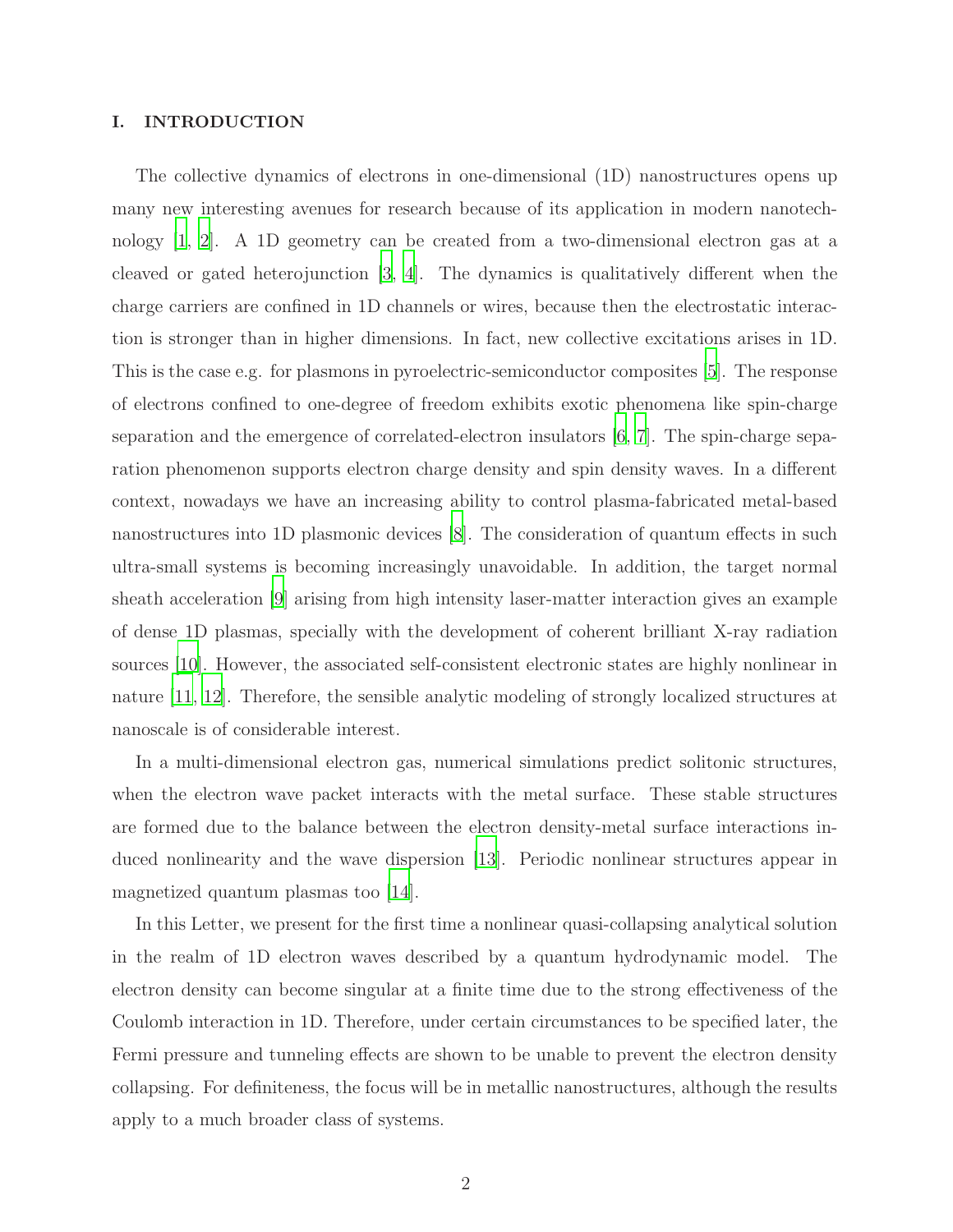In metallic nanostructures, the thermodynamic temperature is orders of magnitude smaller than the Fermi temperature  $T_F$ , hence the equation of state for a degenerate electron gas is indicated. Moreover, the electron-electron collision time scale  $\sim 10^{-10} s$  is typically much larger than the plasmon oscillation time scale  $\sim 10^{-16} s$ , justifying the neglect of collision terms [\[15,](#page-10-3) [16\]](#page-10-4) in a first approximation. Nevertheless, the gross features of the electron dynamics in e.g. metal clusters can be described using fluid models, as found from comparison with numerical simulation of more expensive models involving e.g. the Boltzmann equation or density functional theory [\[17](#page-10-5)[–19\]](#page-10-6).

The hydrodynamic equations describing the 1D electron gas can then be written as

<span id="page-2-1"></span>
$$
\frac{\partial n}{\partial t} + \frac{\partial}{\partial x}(nu) = 0,\tag{1}
$$

<span id="page-2-0"></span>
$$
mn\left(\frac{\partial}{\partial t} + u\frac{\partial}{\partial x}\right)u = -enE - \frac{\partial p}{\partial x} + \frac{\hbar^2 n}{2m}\frac{\partial}{\partial x}\left(\frac{1}{\sqrt{n}}\frac{\partial^2}{\partial x^2}\sqrt{n}\right),\tag{2}
$$

and

<span id="page-2-2"></span>
$$
\frac{\partial E}{\partial x} = 4\pi e(n_0 - n), \quad \frac{\partial E}{\partial t} = 4\pi e n u,
$$
\n(3)

where  $n, u, m$  and  $-e$  are resp. the electron number density, fluid velocity, mass and charge, while E is the electric field,  $\hbar$  is the reduced Planck's constant and  $n_0$  is the bulk ionic density background. The RHS of Eq.[\(2\)](#page-2-0) contains the quantum statistical pressure  $p = mv_F^2 n^3/(3n_0^2)$ , where  $mv_F^2/2 = \kappa_B T_F = \hbar^2 (3\pi^2 n_0)^{2/3} / (2m)$  is the Fermi energy, with  $\kappa_B$  being Boltzmann's constant. For instance [\[16](#page-10-4)] with  $n \sim 10^{28} m^{-3}$  we get  $T_F \sim 5 \times 10^4 K$ , much larger than the room temperature, justifying the equation of state for a fully degenerate 1D electron gas. The third term  $\sim \hbar^2$  in the RHS of Eq. [\(2\)](#page-2-0) is the Bohm potential due to quantum diffraction. For metallic nanostructures the quantum statistical pressure and the Bohm potential are of the same order [\[19\]](#page-10-6), so both contributions will be retained. Finally, for simplifying reasons, exchange-correlation as well as non-ideal, collisional effects are left for future work.

Next we present a procedure to derive exact solutions of Eqs.  $(1)$  -  $(3)$  by using the Lagrangian fluid variables method. We will see how this method can handle the "difficult" nonlinearities represented by the convective  $u\partial_x u$  and Bohm potential terms in the momentum equation. In a different context, Lagrangian variables have been considered [\[20\]](#page-10-7) to the treatment of the wave-breaking problem in quantum plasmas.

We first transform from Eulerian variables  $(x, t)$  to Lagrangian variables  $(\zeta, \tau)$ , such that  $\zeta = x$  at  $t = 0$ , where  $\tau \equiv t$  and  $\zeta \equiv x - \int_0^{\tau} d\tau' u(\zeta, \tau')$ , so that  $\zeta$  is a function of both x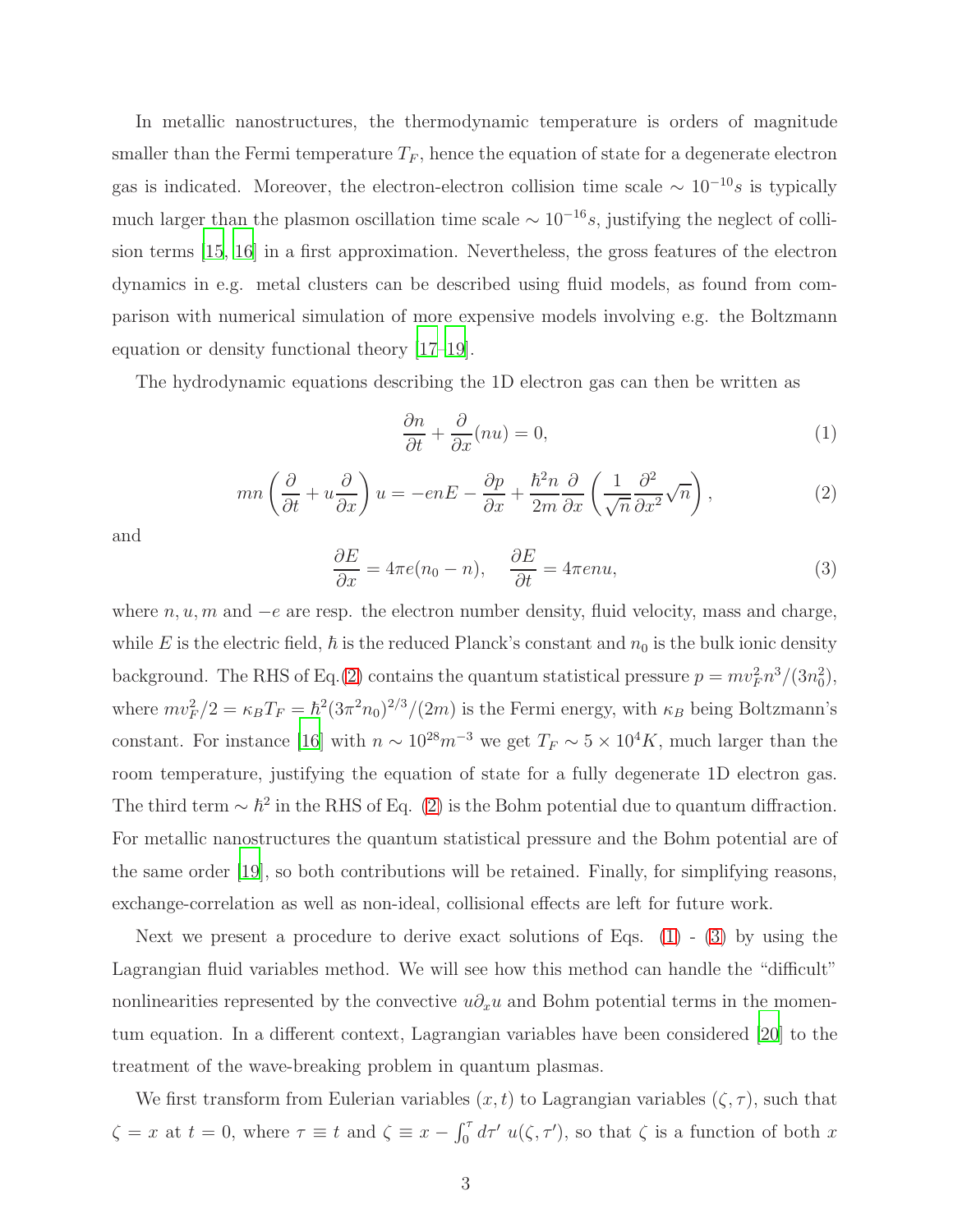and t. In terms of the new variables, the material derivative  $\partial/\partial t + u\partial/\partial x = \partial/\partial \tau$ . Thus, from Eq. [\(1\)](#page-2-1) we obtain  $n(\zeta, \tau)/n(\zeta, 0) = \partial \zeta/\partial x$ , where  $n(\zeta, 0)$  represents the initial  $(\tau = 0)$ electron density. The fluid equations, in these variables, are

<span id="page-3-0"></span>
$$
\frac{\partial}{\partial \tau} \left( \frac{1}{n} \right) = \frac{1}{n(\zeta, 0)} \frac{\partial u}{\partial \zeta}
$$
\n(4)

and

<span id="page-3-1"></span>
$$
\left(\frac{\partial^2}{\partial \tau^2} + \omega_p^2\right)u = \frac{\partial}{\partial \tau} \left\{ \frac{-2\kappa_B T_F}{mn_0^2} \frac{n^2}{n(\zeta, 0)} \frac{\partial n}{\partial \zeta} + \frac{\hbar^2}{2m^2} \frac{n}{n(\zeta, 0)} \frac{\partial}{\partial \zeta} \left[ \frac{1}{\sqrt{n}} \frac{n}{n(\zeta, 0)} \frac{\partial}{\partial \zeta} \left( \frac{n}{n(\zeta, 0)} \frac{\partial \sqrt{n}}{\partial \zeta} \right) \right] \right\}.
$$
\n(5)

The coupled nonlinear partial differential equations Eqs. [\(4\)](#page-3-0) and [\(5\)](#page-3-1) are respectively the continuity and momentum equations in the Lagrangian variables. The electric field has been eliminated using the Maxwell equations. Here  $\omega_p = \sqrt{4\pi n_0 e^2/m}$  represent the electron plasma frequency.

We seek solutions by separation of variables, assuming  $n(\zeta, \tau) = N(\zeta)/\phi(\tau)$  and  $u(\zeta, \tau) =$  $U(\zeta)\psi(\tau)$ . Inserting into Eqs.[\(4\)](#page-3-0) and [\(5\)](#page-3-1) and separating space and time variable equations, we obtain

<span id="page-3-2"></span>
$$
\frac{1}{\psi}\frac{d\hat{\phi}}{d\tau} = \frac{dU}{d\zeta} = C_1,\tag{6}
$$

and

<span id="page-3-3"></span>
$$
\left(\frac{d\hat{I}/\phi^3}{d\tau}\right)^{-1} \left(\frac{d^2}{d\tau^2} + \omega_p^2\right) \psi(\tau) = \frac{1}{U(\zeta)} \left\{-\frac{2\kappa_B T_F}{m} \hat{N} \frac{d\hat{N}}{d\zeta} + \frac{\hbar^2}{2m^2} \frac{d}{d\zeta} \left(\frac{1}{\sqrt{\hat{N}}} \frac{d^2}{d\zeta^2} \sqrt{\hat{N}}\right)\right\} = C_2,
$$
\n(7)

where  $n(\zeta, 0) = N(\zeta)/\phi(0)$ ,  $u(\zeta, 0) = U(\zeta)\psi(0)$  with  $\psi(0)/\phi(0) \neq 0$  and where  $C_1, C_2$  are arbitrary constants. Here  $\hat{\phi} = \phi/\phi(0)$ ,  $\hat{N} = N/N(0)$ , and  $N(0)/\phi(0) = n_0$ . Eliminating U,  $\psi$ between Eqs. [\(6\)](#page-3-2) and [\(7\)](#page-3-3) gives the ordinary differential equations

<span id="page-3-4"></span>
$$
\frac{d^2\hat{\phi}}{d\tau^2} + \omega_p^2 \hat{\phi} = \frac{C}{\hat{\phi}^3},\tag{8}
$$

$$
\frac{d}{d\zeta} \left( \frac{\hbar^2}{2m^2} \frac{1}{\sqrt{\hat{N}}} \frac{d^2}{d\zeta^2} \sqrt{\hat{N}} - \frac{\kappa_B T_F}{m} \hat{N}^2 \right) = C\zeta.
$$
\n(9)

where the separation constant appear as  $C = C_1C_2$ . Note that C has the dimension of time<sup>−</sup><sup>2</sup> . For simplicity, in this Letter two further integration constants were set to zero in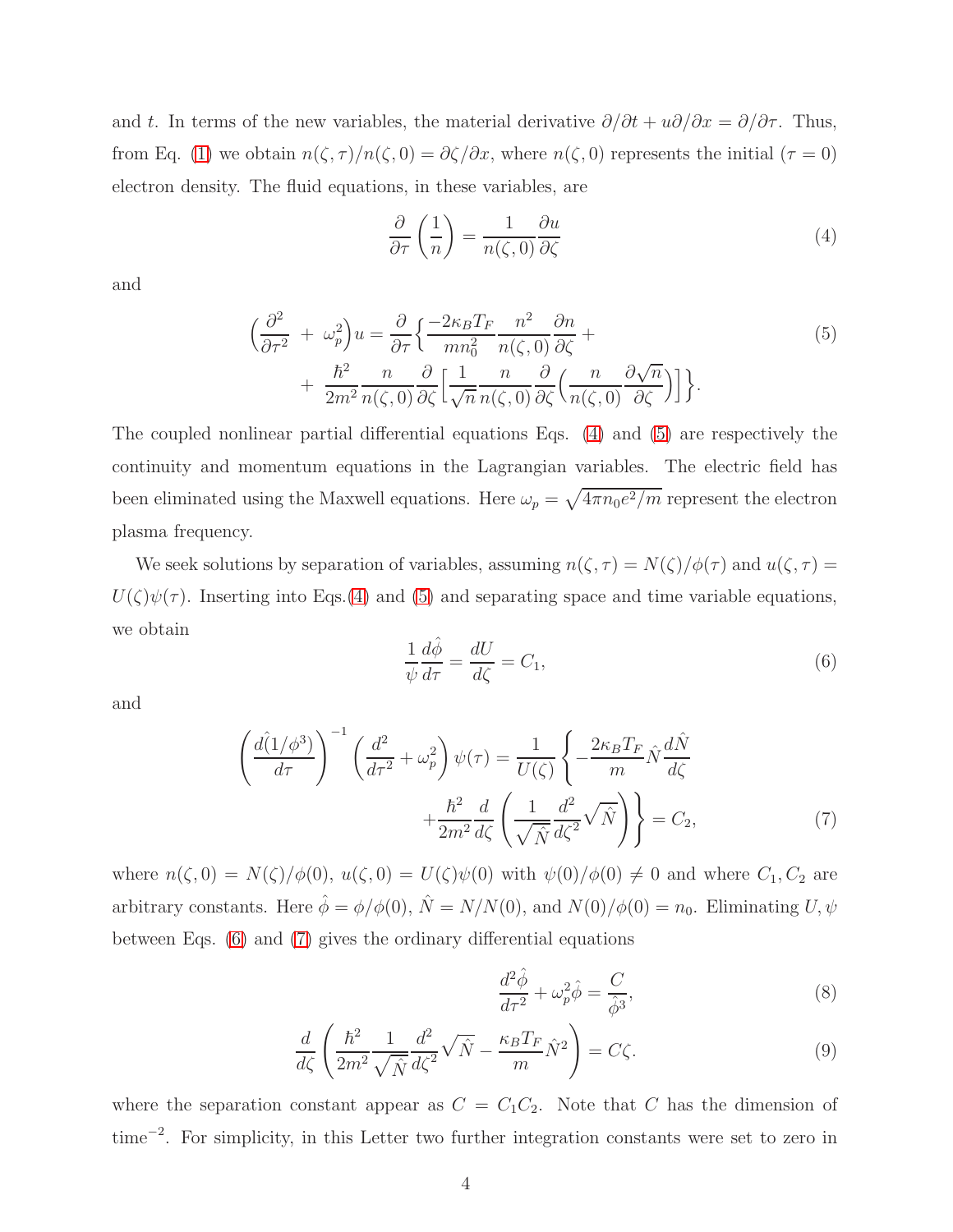the derivation. Equation [\(8\)](#page-3-4) is known as Pinney's equation [\[21\]](#page-10-8) and is endemic in nonlinear analysis. In the autonomous case as in the present application, it has well known explicit analytic solutions, for instance

<span id="page-4-0"></span>
$$
\hat{\phi} = \left(1 - \hat{\alpha}^2 \sin^2 \omega_p \tau\right)^{1/2},\tag{10}
$$

where  $\hat{\alpha} = \alpha/\omega_p$ . We have used the initial condition  $\hat{\phi} = 1$ ,  $d\hat{\phi}/d\tau = 0$  and  $d^2\hat{\phi}/d\tau^2 = -\alpha^2$ , at  $\tau = 0$ . In other words, a periodic (cosine-like) initial condition with frequency  $\alpha$  have been chosen, where we have taken the separation constant  $C = \omega_p^2 - \alpha^2$ . The solution [\(10\)](#page-4-0) gives the temporal part of the density modulation. The parameter  $\hat{\alpha}^2$  determines how much energy is transported from the initial source to the electron wave i.e. it measures the amplitude of the initial density perturbation. We need  $\hat{\alpha}^2 < 1$  or equivalently  $C > 0$  for a well behaved solution. In other words, a collapse will be avoided if the RHS of Eq. [\(8\)](#page-3-4) is repulsive. Pinney's equation also arise for other quantum plasma problems, like in the case of the quantum Buneman instability [\[22\]](#page-10-9).

Next we consider the space part. Initially, notice the first  $\sim \hbar^2$  term inside the bracket in the LHS of Eq. [\(9\)](#page-3-4) originate from the kinetic energy term in the Schrödinger equation, while the remaining  $\sim T_F$  term contains the Fermi pressure contribution. To rewrite Eq. [\(9\)](#page-3-4), we use initial conditions  $\hat{N} = 1$  and  $(\hbar^2/2m\sqrt{\hat{N}})d^2\sqrt{\hat{N}}/d\zeta^2 = -\epsilon$  at  $\zeta = 0$ . Here  $\epsilon$ is the quantum kinetic energy at  $\zeta = 0$ . Also the parameter  $\epsilon$  serves as a measure of the dispersive effects, since it originates from the quantum diffraction term. Integrating once, the space part equation now becomes

<span id="page-4-1"></span>
$$
-\frac{\hbar^2}{2m}\frac{d^2\chi}{d\zeta^2} + \left(\frac{1}{2}ma^2\omega_p^2\zeta^2 - \varepsilon\right)\chi + \kappa_B T_F\chi^5 = 0,\tag{11}
$$

where  $\chi = \sqrt{\hat{N}}$ ,  $a = \sqrt{1 - \hat{\alpha}^2}$  and  $\varepsilon = \epsilon + \kappa_B T_F$ . The nonlinear-Schrödinger-like equation [\(11\)](#page-4-1) describe nonlinear oscillations in Lagrangian variables where the anharmonicity is due to the Fermi temperature  $T_F \neq 0$ . Similar nonlinear equations arise in related areas, e.g. in the analysis of low-dimensional Bose-Einstein condensates confined by harmonic traps [\[23\]](#page-10-10).

In the Thomas-Fermi approximation, the quantum (Bohm) potential is neglected, which amounts to neglecting the derivative and  $\sim \epsilon$  terms in Eq. [\(11\)](#page-4-1). In this limit, the density profile becomes

$$
n_{TF}(x,t) = \frac{n_0}{\sqrt{1 - \hat{\alpha}^2 \sin^2 \omega_p \tau}} \left( 1 - \frac{ma^2 \omega_p^2 \zeta^2}{2\kappa_B T_F} \right)^{1/2},\tag{12}
$$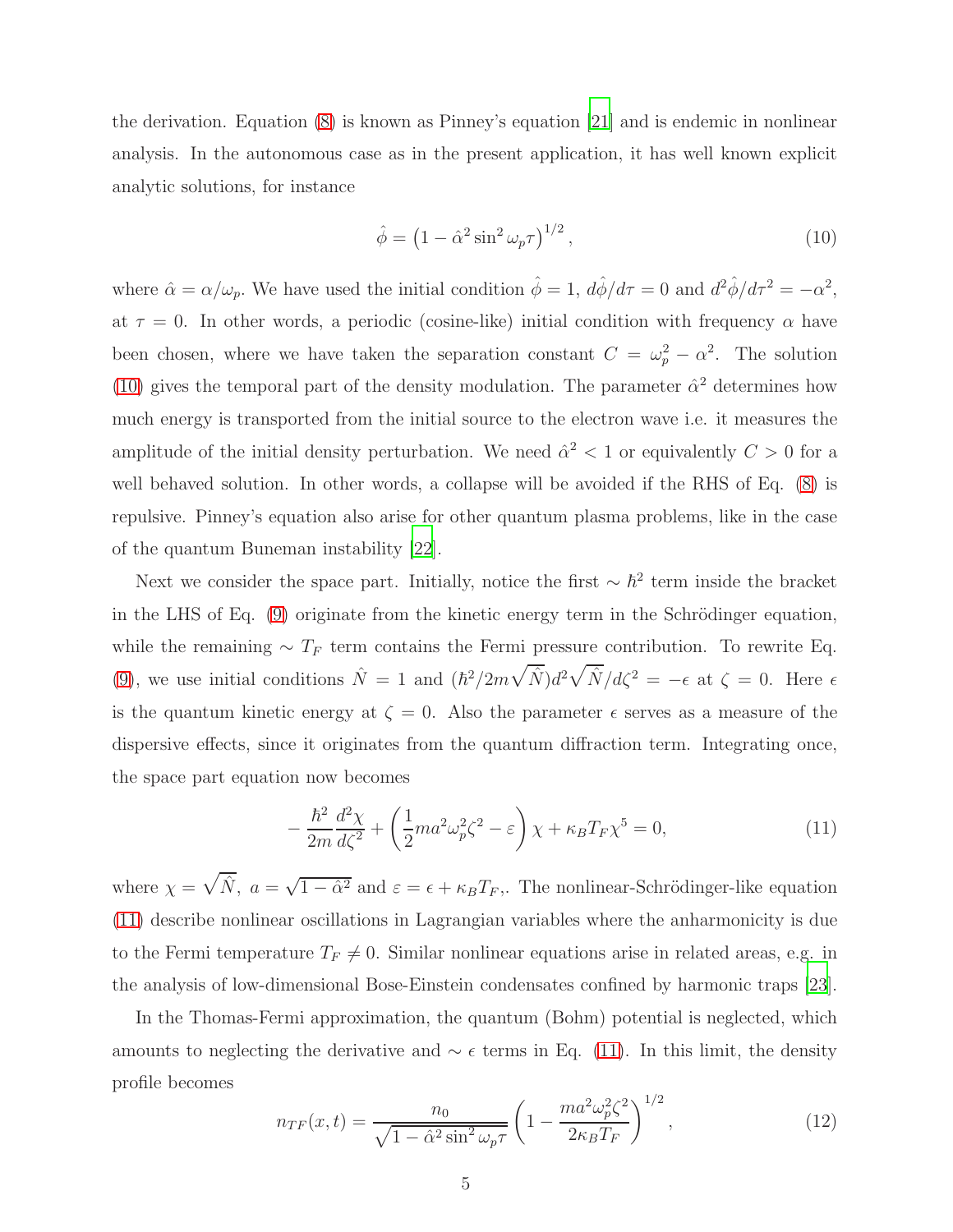in the region  $ma^2\omega_n^2$  $p_p^2 \leq 2\kappa_B T_F$ , with the density being zero outside this region.

For sufficiently large initial perturbation or  $(\hat{\alpha}^2 \to 1)$ , the term containing a in Eq. [\(11\)](#page-4-1) can be omitted. Then for negligible quantum kinetic energy compared to internal energy i.e. for  $\epsilon \ll \kappa_B T_F$ , for certain carefully chosen initial conditions we obtain the following approximate solution of Eq. [\(11\)](#page-4-1),

<span id="page-5-1"></span>
$$
n(x,t) = \frac{n_0}{\sqrt{1 - \hat{\alpha}^2 \sin^2 \omega_p \tau}} \left(\frac{\cosh 2\bar{\zeta} - 1}{\cosh 2\bar{\zeta} + 2}\right),\tag{13}
$$

where  $\bar{\zeta} = (2m\kappa_B T_F/\hbar^2)^{1/2}\zeta$ . It is interesting to note that the spatial density profile is like a gray soliton as shown in Fig. [1.](#page-5-0) The neglect of the restoring harmonic  $\sim \zeta^2$  term is, however, valid for a short interval such that  $ma^2\omega_p^2$  $_p^2 \zeta^2 \ll \varepsilon$ .



<span id="page-5-0"></span>FIG. 1: Normalized density evolution according to Eq. [\(13\)](#page-5-1), with  $\hat{\alpha}^2 = 0.9$  and  $\hbar \omega_p / \kappa_B T_F = 0.2$ . The length sale is normalized by  $L = (\hbar/m\omega_p)^{1/2}$ .

It is instructive to examine more closely the exactly resonant case  $\hat{\alpha} = 1, a = 0$ , for which  $\hat{\phi} = \cos \omega_p \tau$  and Eq. [\(11\)](#page-4-1) reduces to

$$
\frac{\hbar^2}{2m}\frac{d^2\chi}{d\zeta^2} + \varepsilon\chi - \kappa_B T_F \chi^5 = 0,
$$
\n(14)

which is the equation for an autonomous quintic oscillator. The equation of motion for  $\chi$  is reducible to quadrature and the exact solution can be expressed in terms of elliptic functions. Indeed, we may rewrite

<span id="page-5-2"></span>
$$
\frac{d^2\chi}{d\bar{\zeta}^2} = -\frac{dV}{d\chi},\qquad(15)
$$

with the pseudo-potential

<span id="page-5-3"></span>
$$
V = V(\chi) = \frac{\varepsilon}{\kappa_B T_F} \frac{\chi^2}{2} - \frac{\chi^6}{6} \,. \tag{16}
$$

From the form of  $V(\chi)$  (see Fig. [\(2\)](#page-6-0)), it follows that periodic motion in the space-like variable  $\zeta$  appear when the energy integral  $\left(\frac{d\chi}{d\bar{\zeta}}\right)^2/2 + V(\chi) < V_{\text{max}}$ , where the maximum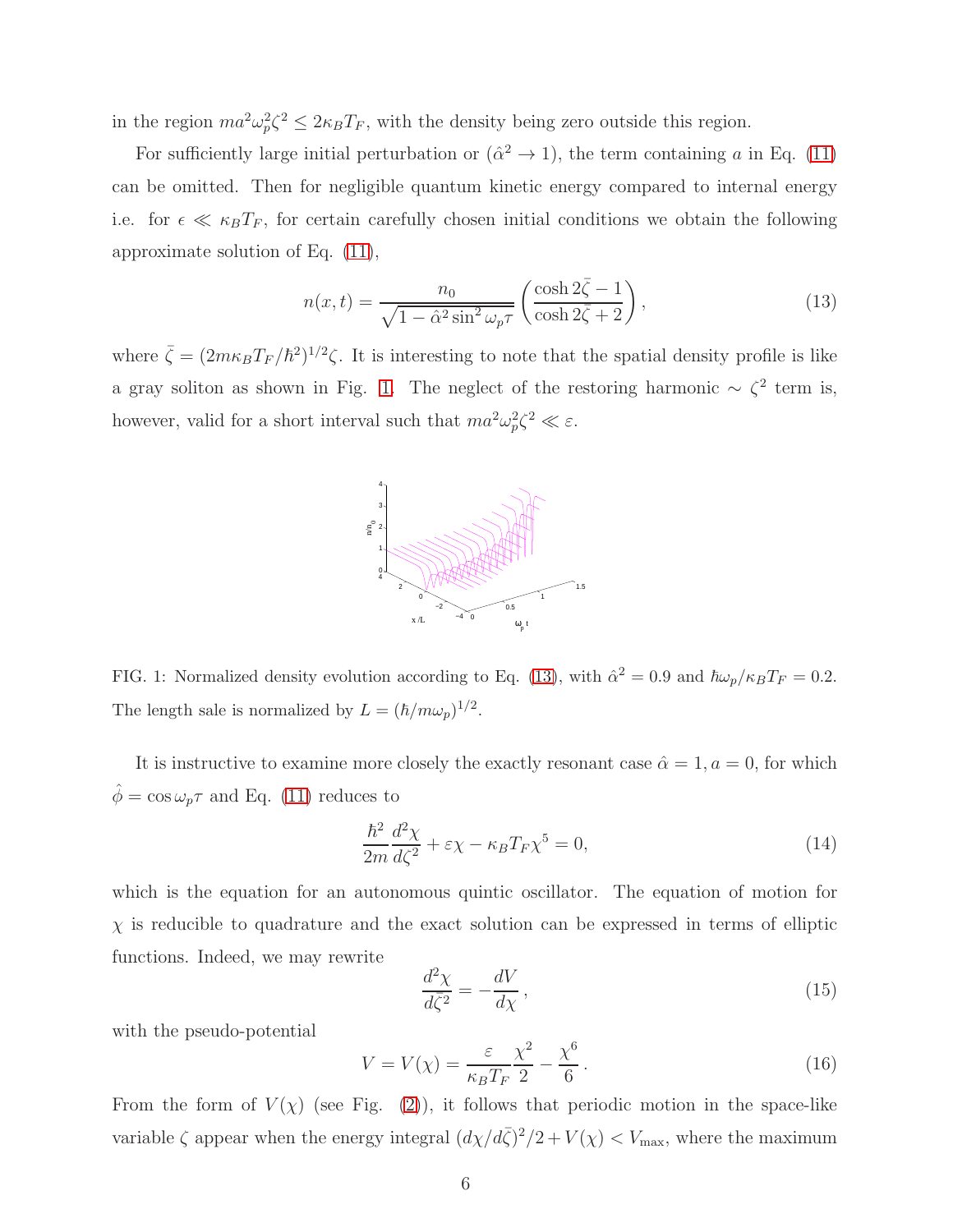value  $V_{\text{max}} = (1/3)[\epsilon/(\kappa_B T_F)]^{3/2}$ , and suitable initial value  $\chi(0)$  between the turning points. The energy integral can be also used to produce the aforementioned quadrature. A simple analysis of the energy conservation law associated to [\(15\)](#page-5-2) shows that necessary conditions for nonlinear bounded oscillations are given by  $\chi^2(0) < [\varepsilon/(\kappa_B T_F)]^{1/2}$  and  $[(d\chi/d\bar{\zeta})(0)]^2 <$  $(2/3)[\epsilon/(\kappa_B T_F)]^{3/2}$ , which is interpreted as follows. The quantity  $\chi(\bar{\zeta})$  and the derivative are related to density perturbations and can not be too large, otherwise the diffusive effects due to the Bohm potential and the degeneracy pressure will predominate. On the other hand, a sufficient high  $\varepsilon$  (or, a sufficiently high restoring electric force related to the plasma frequency  $\omega_p$ ) tends to enlarge the phase space region for which oscillatory motion is possible. Notice, however, that in the exact resonance case treated here the solution will develop a singularity in a finite time since  $\hat{\phi} \to 0$  as  $\tau \to (\pi/2)\omega_p^{-1}$  $_p^{-1}$ . In this context, the localized solution [\(13\)](#page-5-1) can be shown to correspond to separatrix motion, in the border between periodic and aperiodic trajectories.



<span id="page-6-0"></span>FIG. 2: Pseudo-potential from Eq. [\(16\)](#page-5-3), with  $\varepsilon = \kappa_B T_F$  so that  $V_{\text{max}} = 1/3$ .

In yet another case, when the internal energy is negligible in comparison with the quantum kinetic energy i.e.  $\kappa_B T_F \ll \epsilon$ , Eq. [\(11\)](#page-4-1) becomes formally identical to the time-independent Schrödinger equation for the simple harmonic oscillator, in Lagrangian coordinates. The solution is in terms of the Hermite polynomials  $H_{\nu}$ , with eigenvalues  $\epsilon = \epsilon_{\nu} = a\hbar\omega_{p}(\nu + \frac{1}{2})$  $\frac{1}{2}$ , where  $\nu = 0, 1, 2, \dots$ . More explicitly, disregarding more involved forms involving linear combinations of the elementary solutions, in the limit of negligible Fermi temperature we get

<span id="page-6-1"></span>
$$
n(x,t) = \frac{n_0}{\sqrt{1 - \hat{\alpha}^2 \sin^2 \omega_p \tau}} H_\nu^2 \left[ \left( \frac{am\omega_p}{\hbar} \right)^{1/2} \zeta \right]
$$

$$
\exp\left( -\frac{am\omega_p}{\hbar} \zeta^2 \right). \tag{17}
$$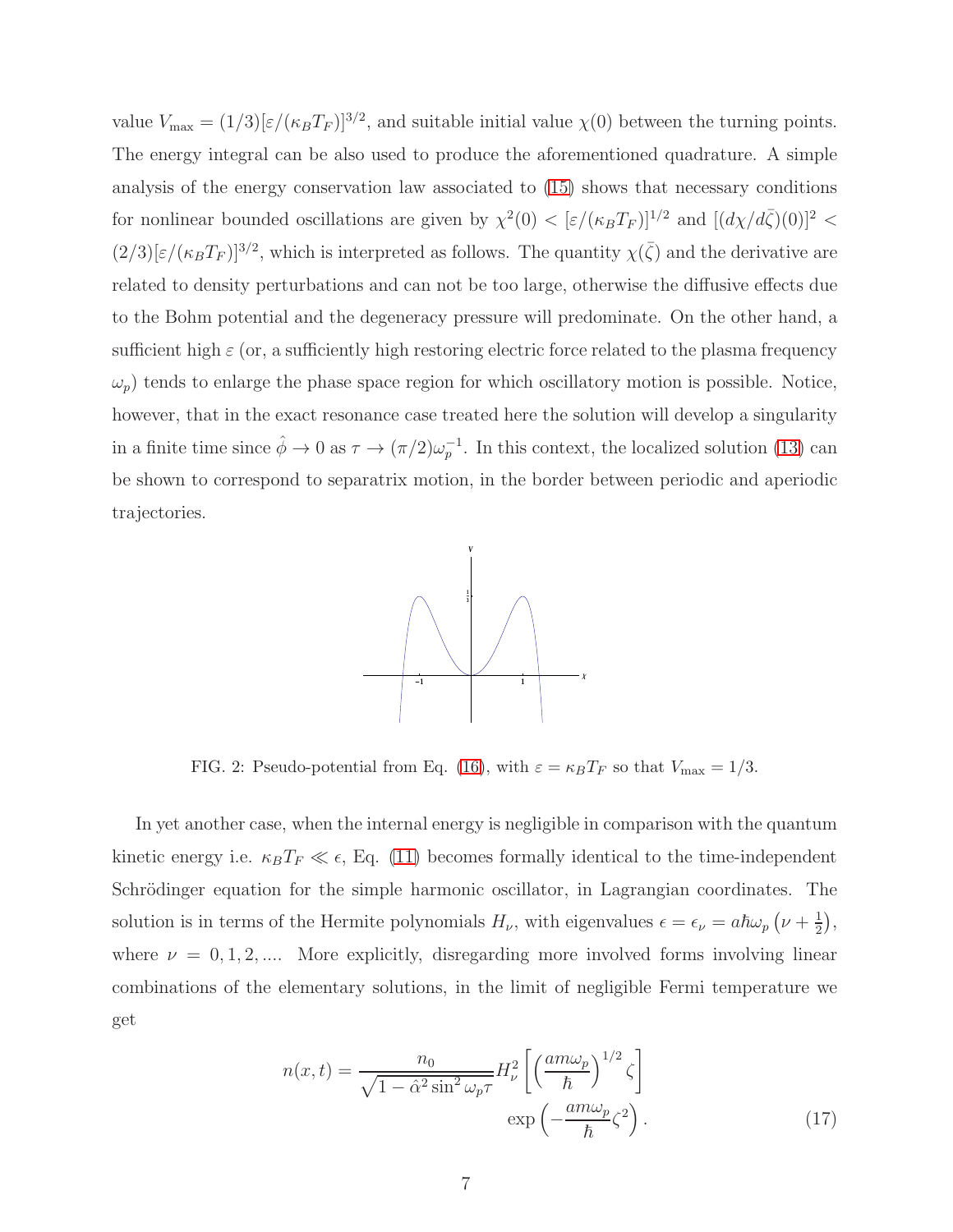Figure  $(3)$  show the space-time behavior of the density n given by  $(17)$  for parameters  $\hat{\alpha}^2 = 0.9$  and  $\nu = 0$ . A quasi-collapse is seen by the blowing up of *n* just before  $t_c = (\pi/2)\omega_p^{-1}$  $_{p}^{-1}.$ The spatial width of the density appear as a pulsating breather form after transforming back to Eulerian variables. Multi-breather solutions can be obtained for  $\nu = 1, 2, 3...$ 



<span id="page-7-0"></span>FIG. 3: Normalized density evolution according to Eq. [\(17\)](#page-6-1), with  $\hat{\alpha}^2 = 0.9$  and  $\nu = 0$ . The figure shows that for  $\hat{\alpha}^2 \to 1$  the density goes towards quasi-singularity in the absence of Fermi temperature. The length sale is normalized by  $L = (\hbar / am\omega_p)^{1/2}$ .

In the above approximate solutions, the relation between  $\zeta$  and x is  $x = \zeta (1 - \hat{\alpha}^2 \sin^2 \omega_p \tau)^{1/2}$ . Furthermore, the fluid electron velocity  $u(\zeta, \tau) =$  $-\hat{\alpha}^2\omega_p\zeta\sin\omega_p\tau\cos\omega_p\tau/(1-\hat{\alpha}^2\sin^2\omega_p\tau)^{1/2}$ . Equations represent in limit cases the so-lution of Eq. [\(11\)](#page-4-1) in three different physical situations. The parameter  $\hat{\alpha}^2$  stands for the strength of the nonlinearity and controls the amplitude of the density modulations. At the time  $\tau = (\pi/2)\omega_n^{-1}$  $_p^{-1}$ , one finds that for  $\hat{\alpha}^2 \rightarrow 1$  there appears a quasi-density singularity. Actually  $\hat{\alpha} \sim 1$  gives the resonance condition  $\alpha \sim \omega_p$ . At this resonance, the initial periodic source pumps the maximum energy into the system, resulting in an inward cavitation blowing up the density and shrinking the inhomogeneity width.

Finally, we numerically simulate Eqs. [\(10\)](#page-4-0) and [\(11\)](#page-4-1) using a finite difference scheme. The density profile is shown in Fig. [\(4\)](#page-8-0) for  $\hat{\alpha}^2 = 0.9$ , total energy parameter  $\varepsilon/a\hbar\omega_p = 5.0$  and internal energy parameter  $\kappa_B T_F / a \hbar \omega_p = 1.0$ . Close to collapse the density becomes strongly peaked and narrow, remaining finite. Increasing the internal energy up to  $\kappa_B T_F / a \hbar \omega_p = 5.0$ substantially reduces the density amplitude and finally stable breather structures are formed as shown in Fig. [\(4\)](#page-8-0). The reduction in density amplitude is attributed to the dispersive effect caused by the quantum statistical pressure. For larger value of the total energy parameter  $\varepsilon/a\hbar\omega_p = 9.0$  with  $\kappa_B T_F / a\hbar\omega_p = 1.0$ , a multi-breather structure for the density is developed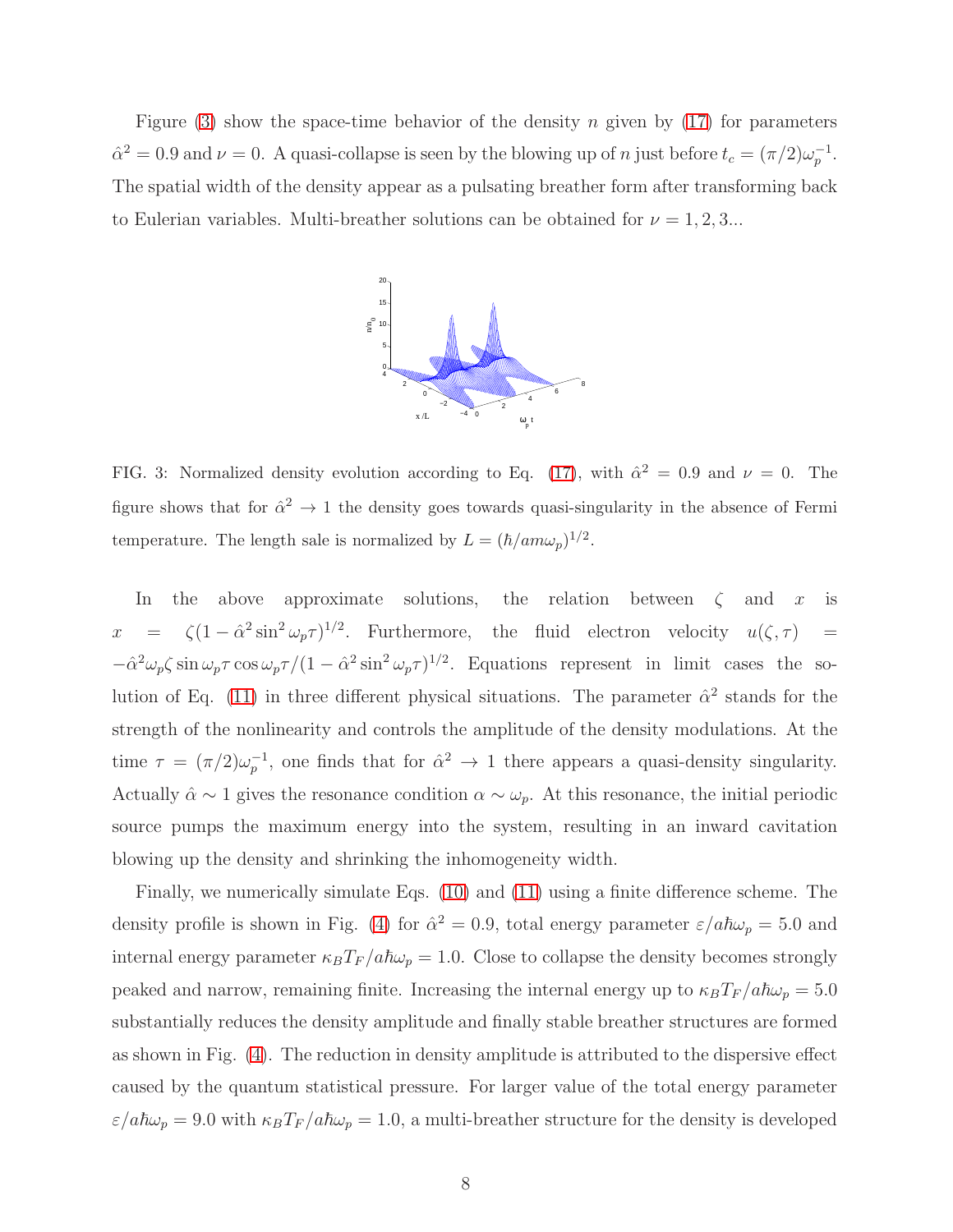

<span id="page-8-0"></span>FIG. 4: Normalized density evolution with  $\hat{\alpha}^2 = 0.9$ . The left-hand side figure shows that for  $\varepsilon/a\hbar\omega_p = 5.0$  and  $\kappa_B T_F/a\hbar\omega_p = 1.0$  the density tends to a singularity. Increasing the value of  $\kappa_B T_F / a \hbar \omega_p = 5.0$ , the right-hand side figure exhibits the reduction of the density amplitude and spatial dispersion due to the degeneracy pressure. The spatial variable  $x$  is normalized by  $L = (\hbar / am\omega_p)^{1/2}.$ 



<span id="page-8-1"></span>FIG. 5: The left side figure shows the electronic density for  $\varepsilon/a\hbar\omega_p = 9.0$ ,  $\kappa_B T_F/a\hbar\omega_p = 1.0$ . A multi-breather structure in space and time appear for a small electron Fermi temperature. In the right, a bigger Fermi temperature so that  $\kappa_B T_F / a \hbar \omega_p = 4.0$  produce a single breather solution. The length scale is normalized by  $L = (\hbar / am\omega_p)^{1/2}$ .

in space. However, for higher Fermi temperature (or, higher internal energy)  $\kappa_B T_F / a \hbar \omega_p =$ 4.0, the multi-breather structure reduces to a single breather, which is depicted in Fig. [\(5\)](#page-8-1). This is because the restoring harmonic term  $\sim \zeta^2$  in Eq. [\(11\)](#page-4-1), which produces oscillations arising from the initial density perturbations, is overcome by the nonlinearity due to the degeneracy pressure.

In conclusion, we have demonstrated a new route to generate nonlinear electron waves in a fully degenerated 1D electron gas, using Lagrangian variables. The nonlinear structures are described by ordinary differential equations, in significant reduction in comparison to the spatio-temporal fluid equations. Altough the focus of the work was on the density oscillations, similar conclusions can be derived for the electric field and quantum fluid velocity. In the limit of large amplitude initial density perturbations (i.e. nearly the resonance  $\hat{\alpha}^2 \to 1$ ), the plasma density develop a quasi-singular cavitation in finite time. However, the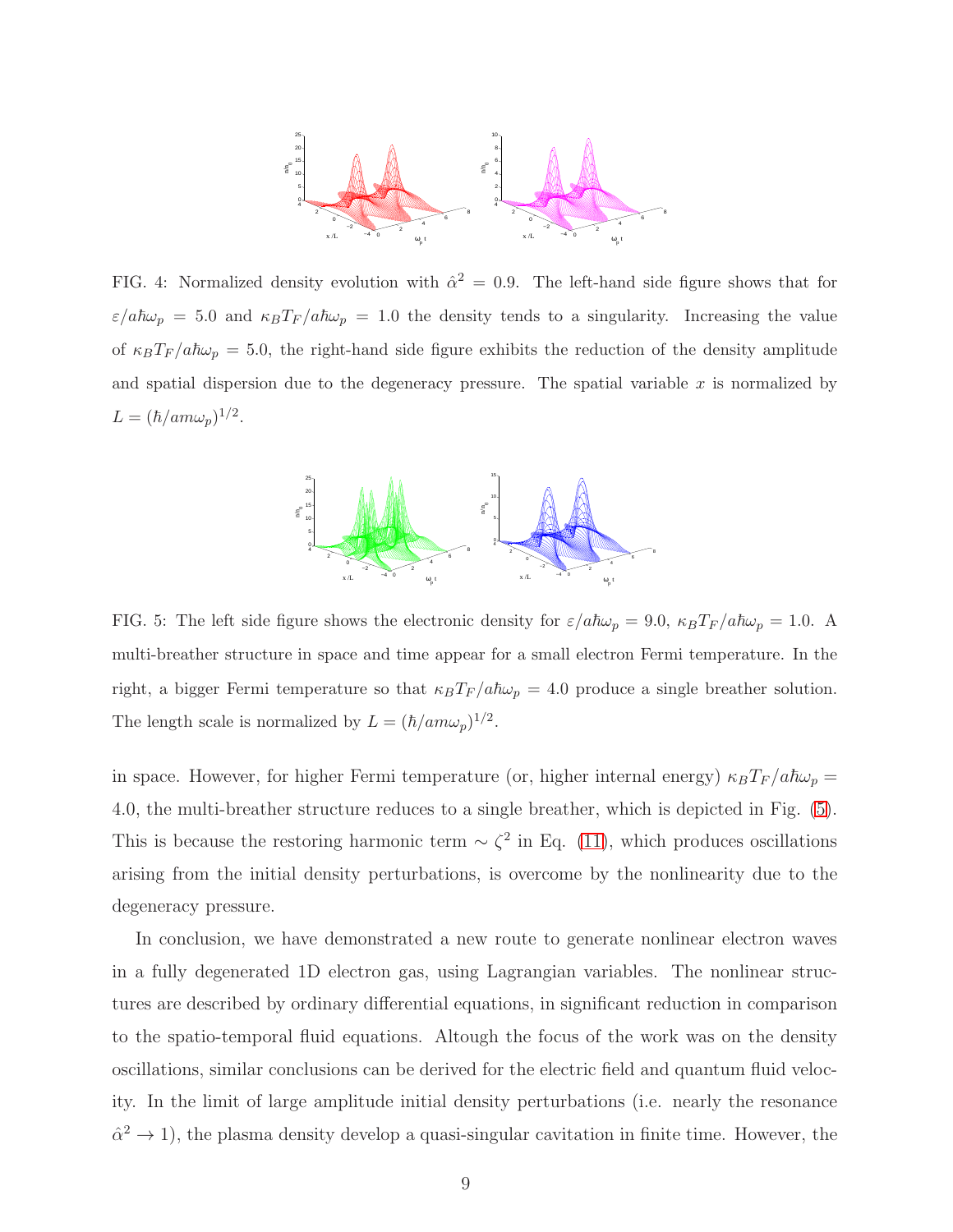catastrophic collapse can be avoided for specific parameters allowing the formation of stable breather structures, thanks to the Fermi pressure and Bohm potential contributions. With respect to the stability, the robustness of the new analytical solutions has been numerically verified. On one hand the new stable, long-lived coherent nonlinear structures can be useful for information transport at nanoscales. On the other hand, the derived analytical estimates are useful tools for the determination of the necessary parameters to avoid collapse in real systems. As a general rule, the use of Lagrangian variables in the context of quantum fluid equations is a very promising new avenue for quantum hydrodynamic equations arising in different fields, like the metallic nanostructures considered here, quantum plasmas [\[24\]](#page-10-11), graphene, plasmonics, or quantum diodes [\[25](#page-10-12)], whenever quantum fluid equations are applicable. Further effects, such as dissipation and exchange-correlation energies can significantly change the behaviors found here, but are outside the scope of the present work.

## Acknowledgments

One of us (FH) thanks the Brazilian agency CNPq for financial support.

- <span id="page-9-0"></span>[1] T. Giamarchi, Quantum Physics in One Dimension (Oxford University Press, New York, 2004).
- <span id="page-9-1"></span>[2] C. Weisbuch and B. Vinter, Quantum Semiconductor Structures (Academic Press, Boston, 1991).
- <span id="page-9-2"></span>[3] A. R. Goñi, A. Pinczuk, J. S. Weiner *et al.*, Phys. Rev. Lett. **67**, 3298 (1991).
- <span id="page-9-3"></span>[4] O. M. Auslaender, H. Steinberg, A. Yacoby et al., Science **308**, 88 (2005).
- <span id="page-9-4"></span>[5] A. P. Dmitriev and M. S. Shur, J. Appl. Phys. 103, 084511 (2008).
- <span id="page-9-5"></span>[6] V. V. Deshpande, M. Bockrath, L. I. Glazman and A. Yacoby, Nature 464, 209 (2010).
- <span id="page-9-6"></span>[7] T. Kinoshita, T. Wenger and D. S. Weiss, Nature 440, 900 (2006).
- <span id="page-9-7"></span>[8] A. E. Rider, K. Ostrikov and S. A. Furman, Eur. Phys. J. D 66, 226 (2012).
- <span id="page-9-8"></span>[9] M. Passoni, L. Bertagna and A. Zani A., New J. Phys. 12, 0450122 (2010).
- <span id="page-9-9"></span>[10] R. Thiele, P. Sperling, M. Chen et al., Phys. Rev. E **82**, 056404 (2010).
- <span id="page-9-10"></span>[11] A. Imambekov and L. I. Glazman, Science **323**, 228 (2009).